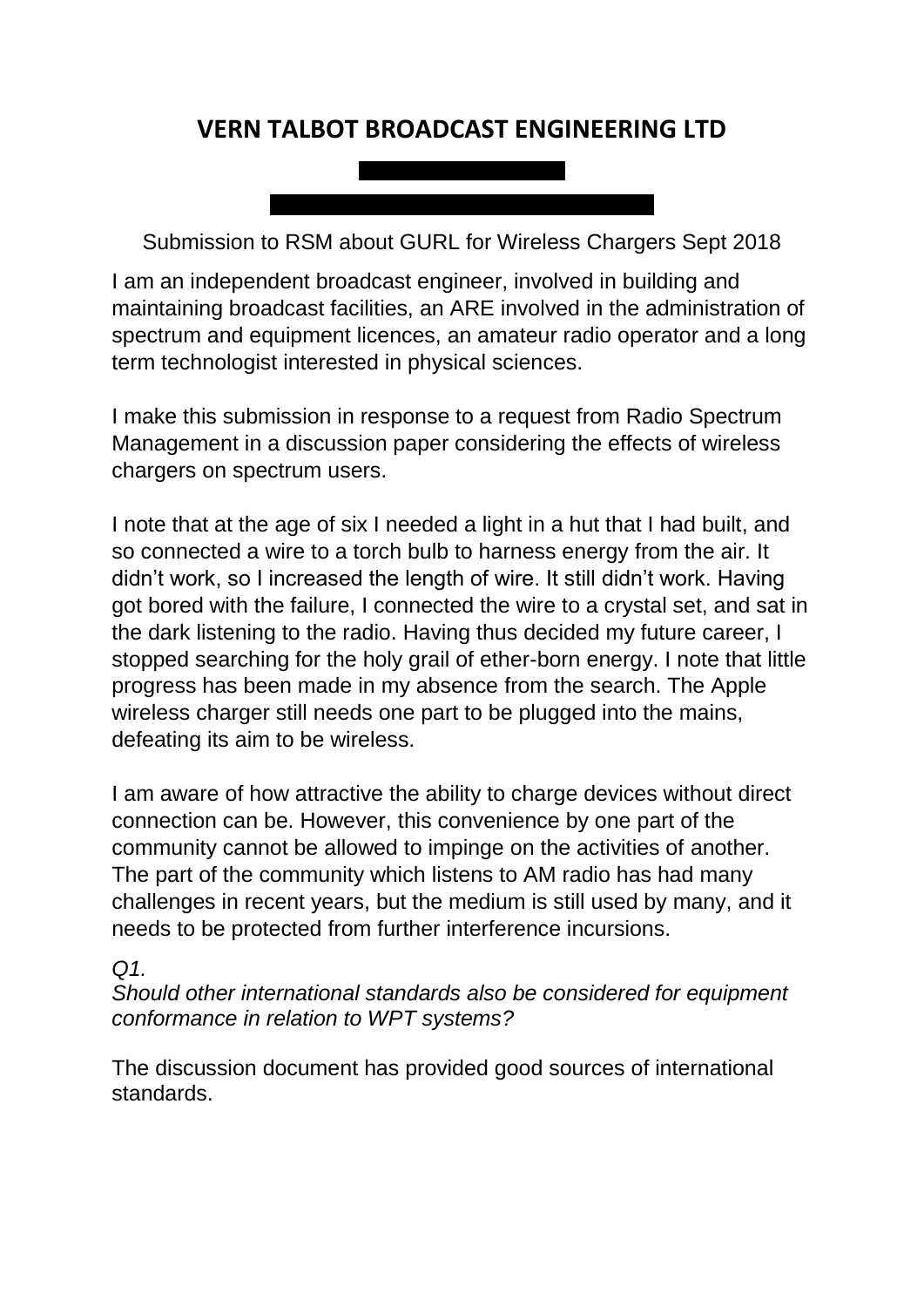*Q2.*

*Should other international standards also be considered for equipment conformance in relation to inductive loop systems below 30 MHz?* 

Whilst the discussion document has provided international standards for inductive loop systems, a preliminary search for information about present models of inductive systems did not provide sufficient detail to confirm the suitability of the standards used.

# *Q3.*

*Do you agree that GURL SRD is the most appropriate licensing instrument to permit WPT and inductive loop systems in the frequencies below 30 MHz?* 

No.

I submit that the use of GURLs is inappropriate in this case.

A radio licence records the user, geographic position and spectrum being used. The information is available for public search by affected parties.

The proposed GURL does none of those things, so fails as a suitable instrument.

Further, a proper radio licence shows intentional use of spectrum and indicates the way in which the user intends to use the resource along with the accepted responsibilities imposed by the licence.

The proposed GURL is a permitter of unintentional spectrum use. It is a permit to interfere, and by being held by Every Person, denies the opportunity to have the user accept responsibility for the interference it is recognised that it will cause.

There are already examples of existing GURLs which were proposed as SRDs, but because of the loose nature of the prescribed permitted activity, the resource has become used for larger systems and longer distances, and thus become a quasi linking or broadcast licence without any public information on the users.

I submit that the use of non-contact charging systems will grow bigger as the use of portable power increases, especially in the transport industry. Are systems embedded in highways for giving and taking power, still to be considered short range devices?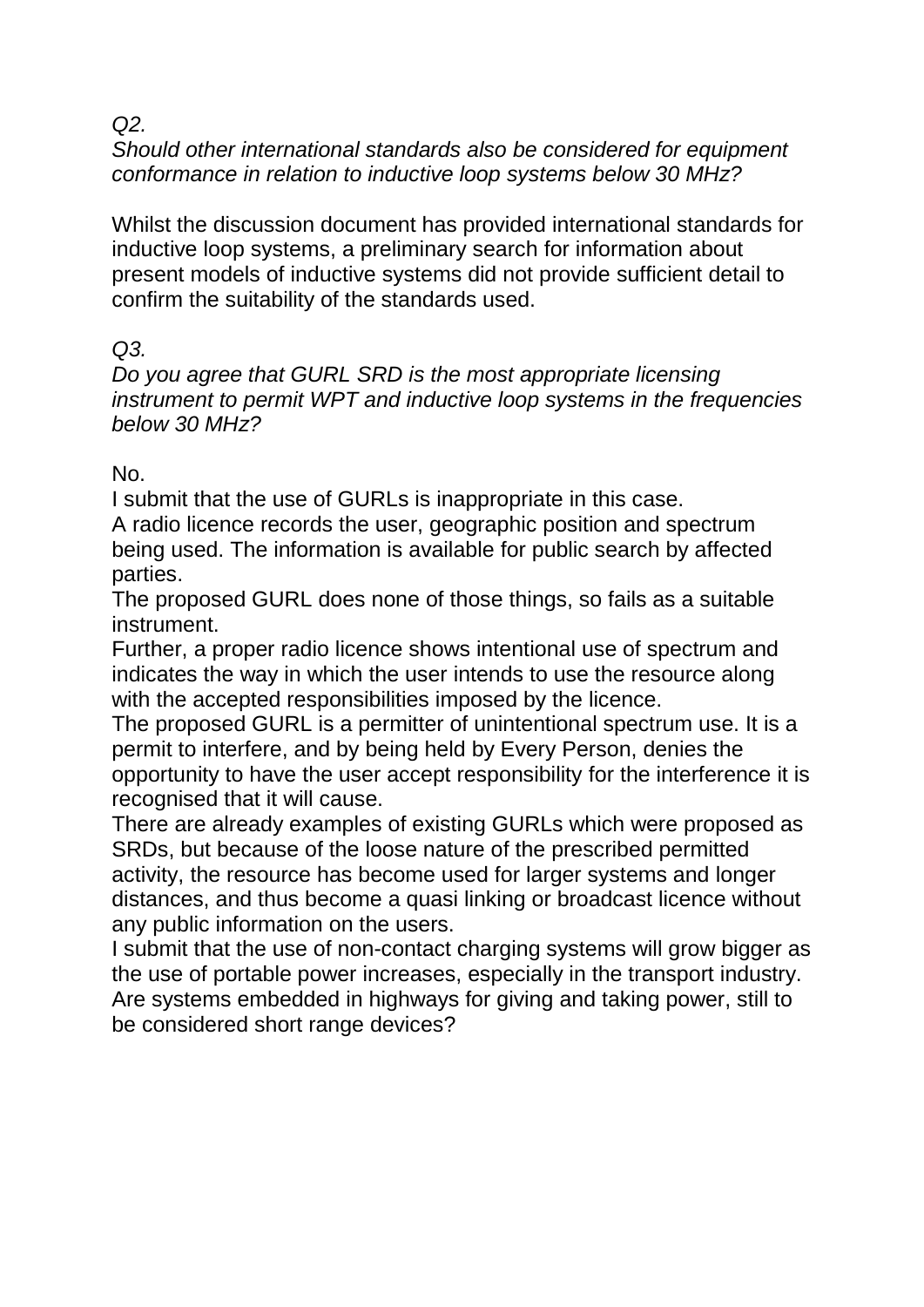### *Q4.*

*Do you agree that the proposed actions would sufficiently cover the new usages for WPT and inductive loop systems?*

I agree that the proposed actions will "cover" the usages of WPT and Inductive Loop Systems, but I don't think it is appropriate for a spectrum manager to ignore accepted standards.

*Q5.*

*Are there any other usages in the frequency range 0.1485-30 MHz that have been omitted from the scope of this technical consultation?* 

Amateur Radio Operators have been included, but it is not satisfactory to exclude consideration of the effects on their service on the grounds that they already have to suffer interference from other sources.

# *Q6.*

*Do you agree with the use Recommendation ITU-R SM.2028 for assessing technical compatibility between inductive loop systems and radio licences in frequencies below 30 MHz?* 

# No comment

# *Q7.*

*Do you agree with the results of technical compatibility between inductive loop systems and radio licences in frequencies below 30 MHz? If not, what other assessment s should the Ministry consider?* 

If a proposed use of frequencies interferes with other spectrum users, by definition, it is not technically compatible. Creating a GURL to "stretch" previously accepted limits is not a responsible way to manage the spectrum.

The discussion paper assumes that it will be OK to create interference, because interference will only occur within a 10m radius, and so the only person suffering interference will be the interferer. That is simply not accepted. In this age of increased population density, it is very common for several households to exist within 10m of each other.

It is becoming harder for non-technical appliance users to relate the use of an appliance to the interfering signals it produces.

There are ways that the proposed induction devices can be compatible, and that is to down power them.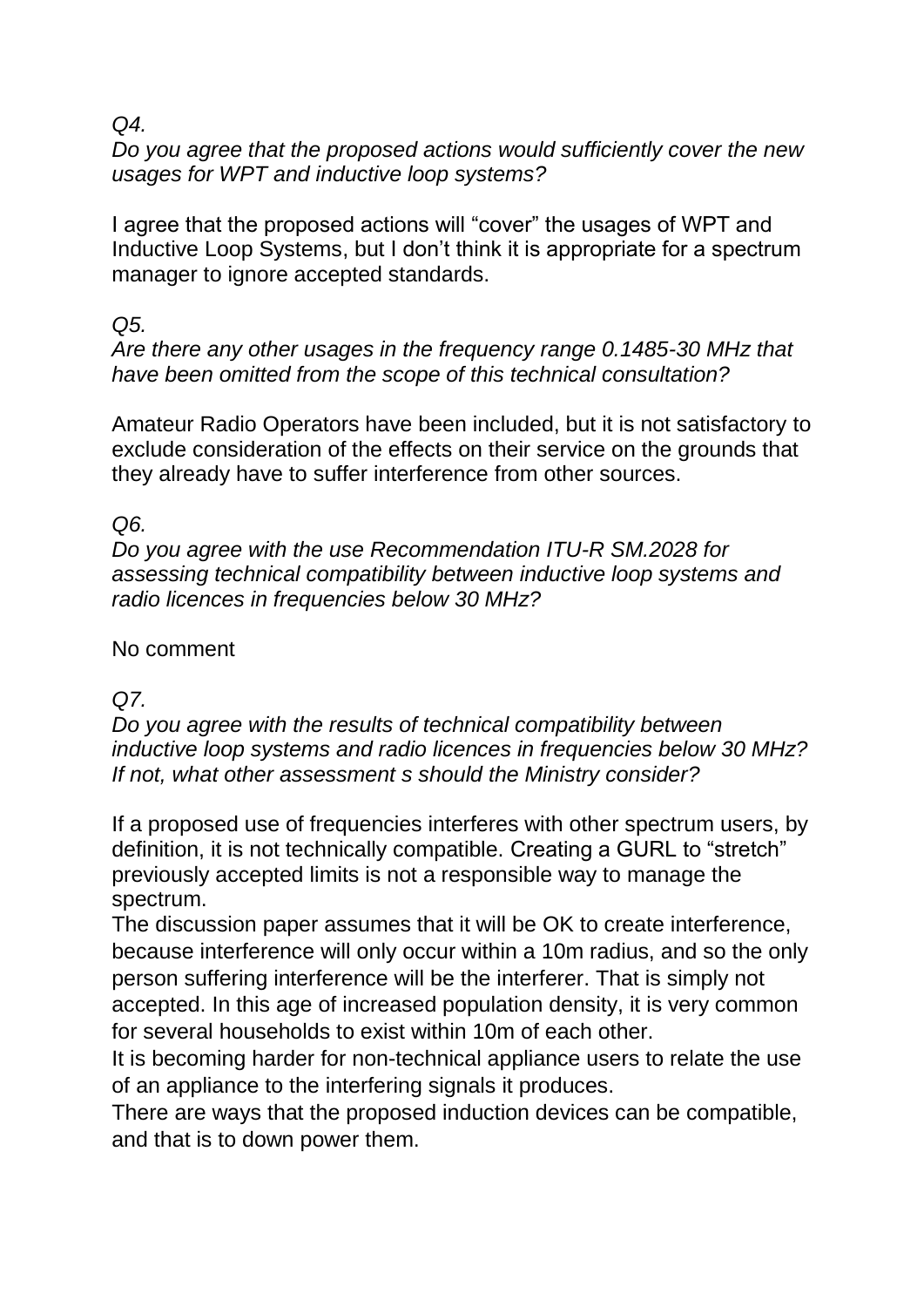### *Q8.*

*Do you agree with the results of technical compatibility between inductive loop systems and spectrum licences in the AM band 0.521- 1.612 MHz? If not, what other assessments should the Ministry consider?* 

I applaud the discussion paper for the thoroughness with which it has undertaken the study and I am grateful for the tables and their correlation.

I do not accept that the study has shown technical compatibility. By its own admission, it has shown that the only way these devices can be considered compatible is to assume that the existing rules can be ignored, and to assume that the devices will be used 10m apart. Neither of those assumptions is reasonable.

If a listener is living within the 66dBuV/m contour, it does not mean that the listener's receiver will receive adequate signals from outside the house to provide a 30dB protection against signals originating from inside the house. The attenuation caused by the walls may reduce interference from other residences, but the same attenuation will be decreasing the wanted. So the interferer will exceed 36dBuV/m by far more than 0.5dB.

# *Q9.*

*Do you agree with the proposed changes to GURL SRD and Radio Standards Notice?*

# No. See above.

When the NZ Government decided in 1989 to allocate spectrum use by the sale of licences, it locked itself into the terms of those contracts. It cannot now change the rules without revisiting how those changes will affect the value of the licences sold. Using International practice as a reason for the change, ignores the fact that other administrations are not similarly constrained.

The present GURL SRD has become unwieldy and not easily understood even by technical personnel. 25 special conditions indicate that. It could be divided into two sections. One to indicate permitted interference, the other to indicate intentional transmission. In simplifying the GURL, it should also be made clear exactly what the spectrum is intended to be used for.

I don't believe the GURL can continue to be stretched to fit more purposes.